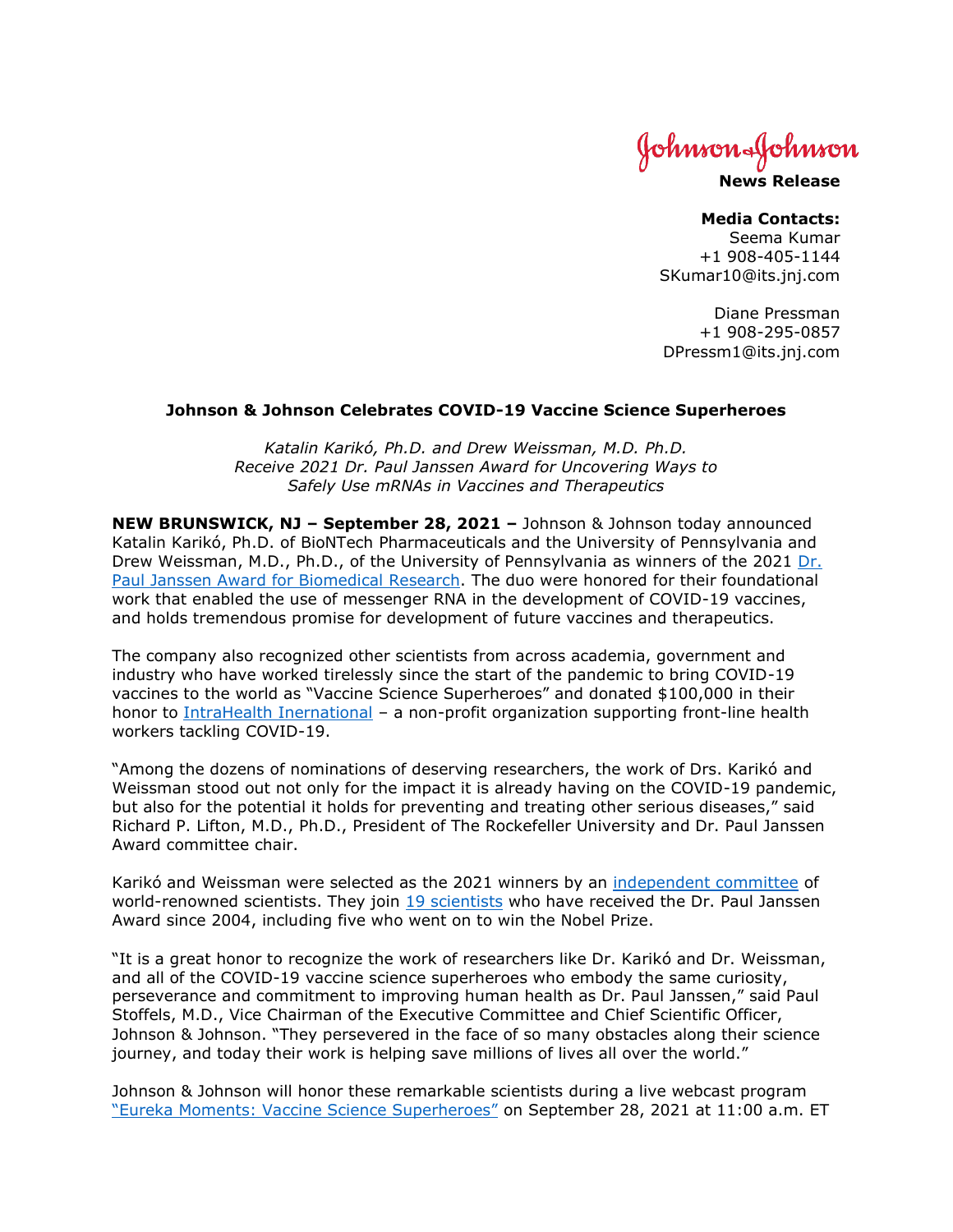via [Johnson & Johnson's page on LinkedIn.](https://www.linkedin.com/company/johnson-&-johnson/) The program will showcase the scientists behind the headlines whose Eureka moments are improving human health, including perspectives from Drs. Karikó and Weissman and other scientists involved in developing COVID-19 vaccines including: Dr. Dan Barouch, Beth Israel Deaconess Medical Center; Professor Sarah Gilbert, Oxford; Dr. Tonya Villafana, AstraZeneca; Dr. Andrea Carfi, Moderna; Drs. Hanneke Schuitemaker<sup>1</sup> and Shirley Sylvester<sup>2</sup>, Johnson & Johnson. The broadcast also will feature a fireside chat about what COVID-19 has taught the world about health equity.

"While I am accepting the Dr. Paul Janssen Award for Biomedical Research, I reflect on my humble beginning, the support of my family, teachers, mentors and colleagues who helped me on my journey," said Dr. Karikó. "I think about all those hard-working fellow scientists who are so passionate about their work and immensely contributed to the success of the COVID-19 mRNA vaccine."

"I am greatly honored to receive this award, but the honor really goes to all basic science researchers who made the modified mRNA-LNP vaccines for COVID-19 possible," said Dr. Weissman.

"Now more than ever, the world needs science to come to the rescue," said Seema Kumar, Global Head, Office of Innovation, Global Health and Scientific Engagement, Johnson & Johnson. "We are pleased to recognize the extraordinary scientists behind the COVID-19 vaccines, and to showcase the dedicated men and women who are behind the lab coat and on the frontlines of the fight against serious diseases. They are a special squad of superheroes. 'Eureka!' moments is our attempt to bring you their stories."

## **About the Dr. Paul Janssen Award for Biomedical Research**

Dr. Paul Janssen was one of the 20<sup>th</sup> century's most gifted and passionate researchers. He helped save millions of lives through his contribution to the discovery and development of more than 80 medicines, four of which remain on the World Health Organization's list of essential medicines.

The Dr. Paul Janssen Award for Biomedical Research was established by Johnson & Johnson in 2004 to honor the memory of Dr. Paul. Since its inception, the Award has recognized 19 outstanding scientists, five of whom have gone on to win the Nobel Prize for the same work. Winners are chosen by an independent selection committee of the world's most renowned scientists. The Award includes a \$200,000 prize.

Previous winners include:

- 2020 Lewis Cantley, Ph.D.
- 2019 Franz-Ulrich Hartl, M.D., and Arthur Horwich, M.D.
- 2018 James Allison, Ph.D. Nobel Laureate
- 2017 Douglas Wallace, Ph.D.
- 2016 Yoshinori Ohsumi, Ph.D. Nobel Laureate
- 2015 Bert Vogelstein, M.D.
- 2014 Emmanuelle Charpentier, Ph.D. and Jennifer Doudna, Ph.D. Nobel Laureates
- 2013 David Julius, Ph.D.
- 2012 Victor Ambros, Ph.D., and Gary Ruvkun, Ph.D.
- 2011 Napoleon Ferrara, M.D.
- 2010 Anthony S. Fauci, M.D. and Erick De Clercq, M.D., Ph.D.
- 2009 Axel Ullrich, Ph.D.

<sup>1</sup> Janssen Vaccines & Prevention B.V.

<sup>2</sup> Office of the Chief Medical Officer, Johnson & Johnson